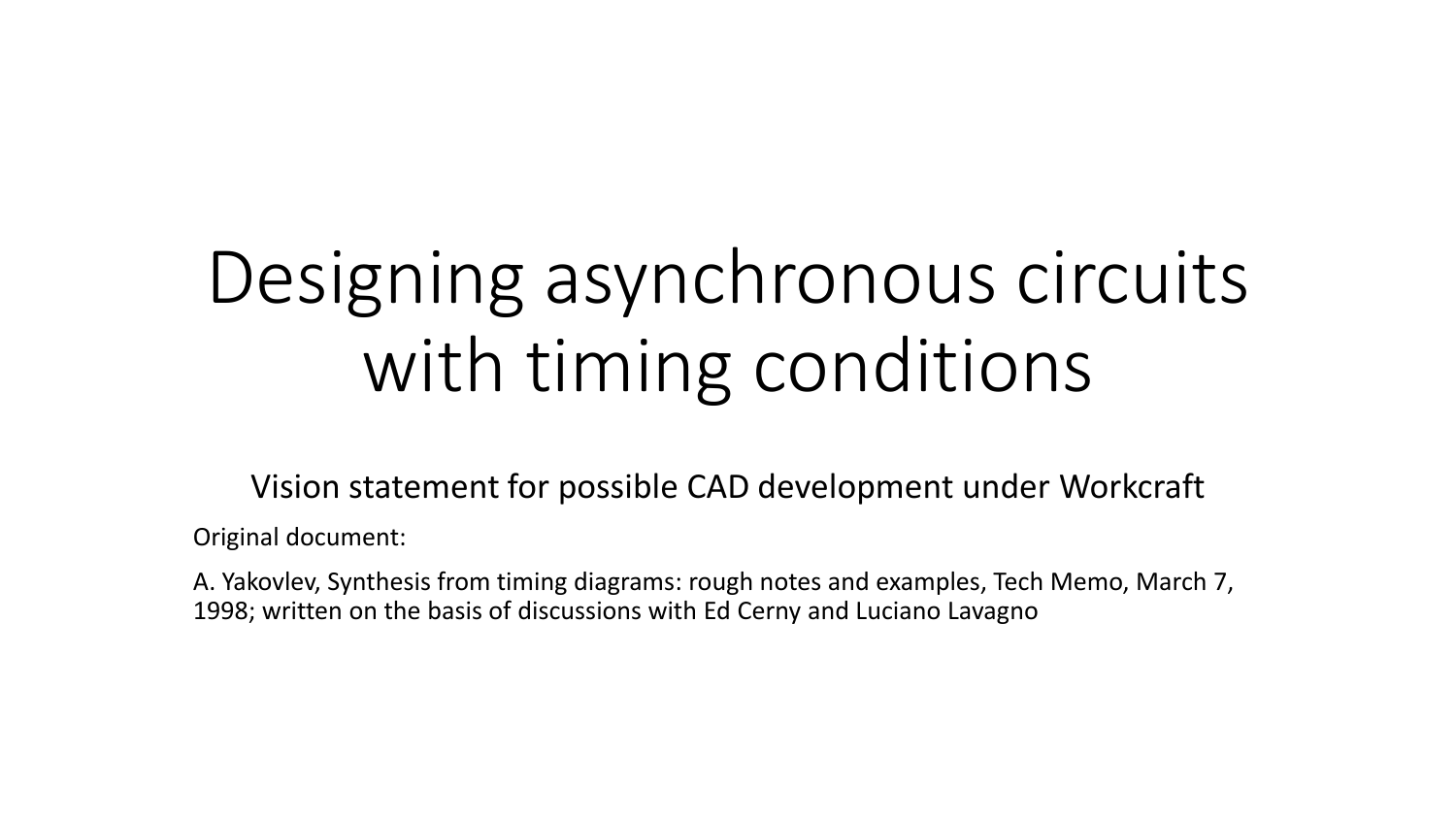### Basic classification of timing conditions

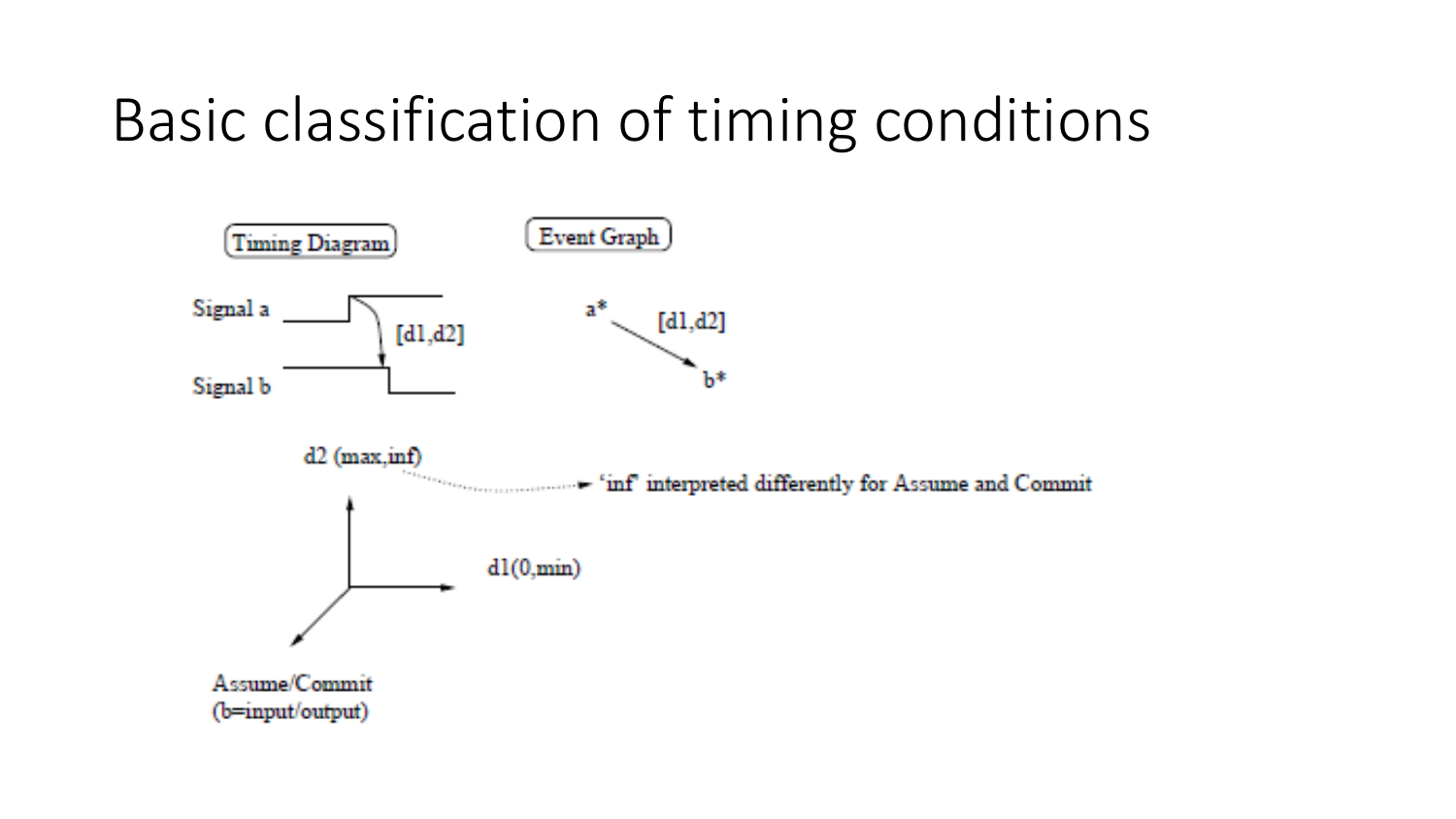### STG interpretation of Assume conditions

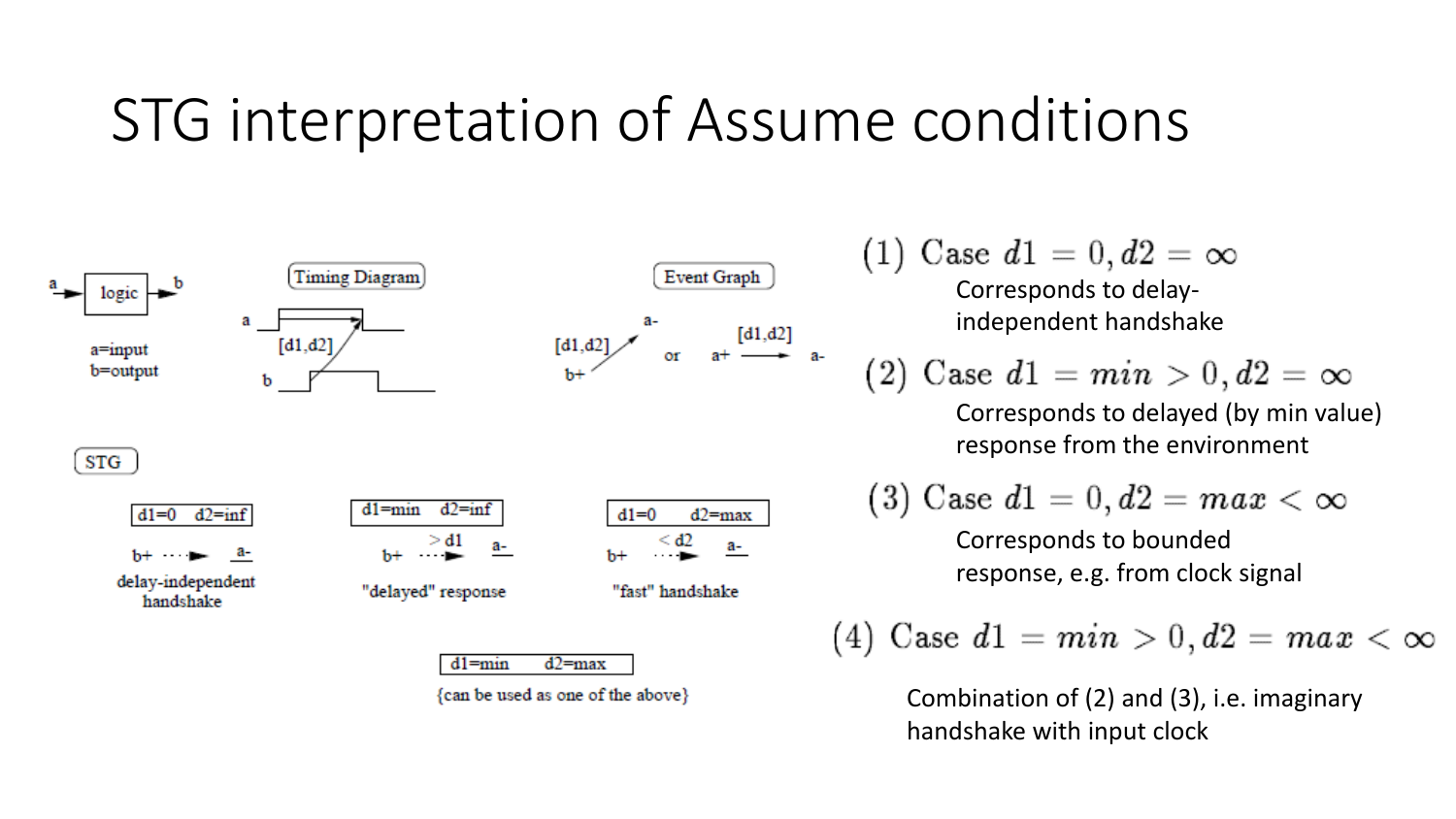### STG interpretation of commits



ь

delayed causality

up-delay

(e.g. not the same after all a+)<br>Then needs STG expansion and

Can be context-dependent

explicit synthesis

immediate dausality

Logic implementation

Direct connection

of a to b

b

 $(b$  req)

а

(1) Case  $d1 = 0, d2 = \infty$ 

Corresponds to immediate causality between input a and the logic producing output b

(2) Case  $d1 = min > 0, d2 = \infty$ 

Corresponds to delayed causality, e.g. for producing skew compensation (bundled data strobe or setup)

$$
(3) \ \ {\rm Case} \ \ d1\,=\,0, d2\,=\,max\,<\,\infty
$$

Corresponds to immediate causality but observing of the output b may be after some (up to max) delay

$$
(4) Case d1 = min > 0, d2 = max < \infty
$$
  
Combination of (2) and (3)

immediate causality on output observed as input with delay (usually does not need to be expanded to a handshake but can be used for Assume (.sep) constraints with "real" (primary) inputs)

> $d2 = max$  $dl = min$

(can be inferred from the above)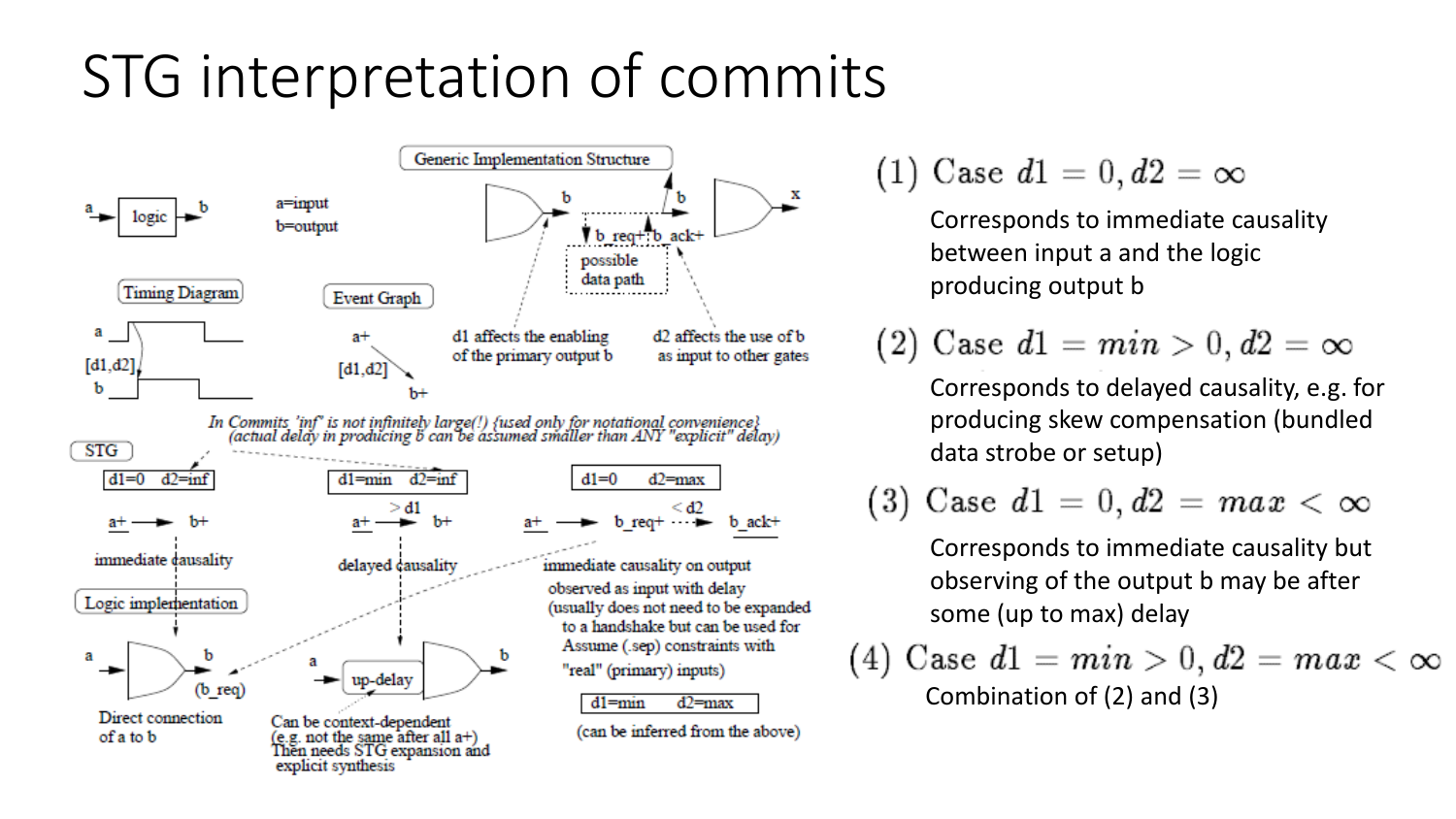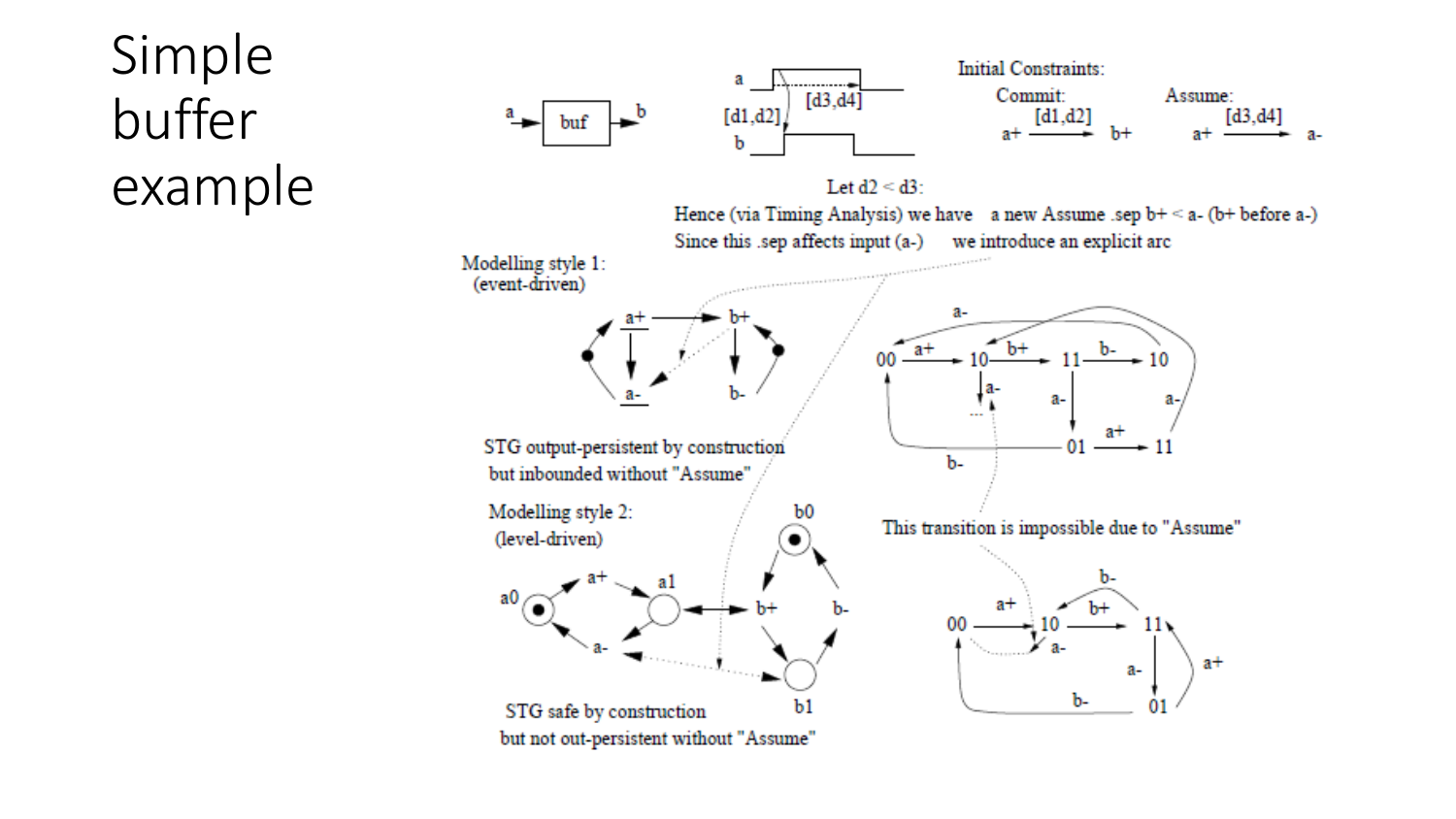### Clocked write controller

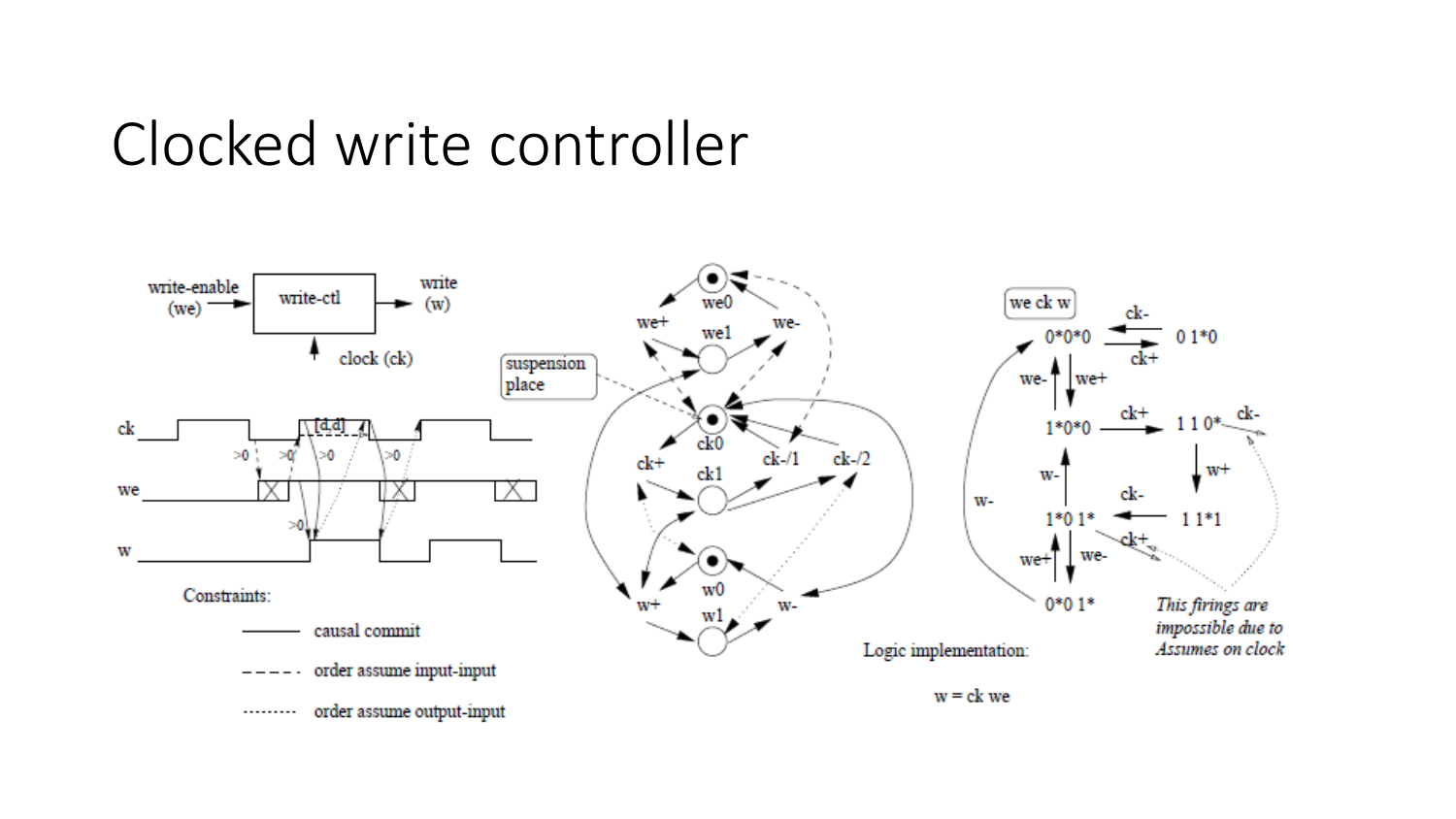### Very simple clocked write controller

Here we allow 'we' to resume its change after 'w' goes high

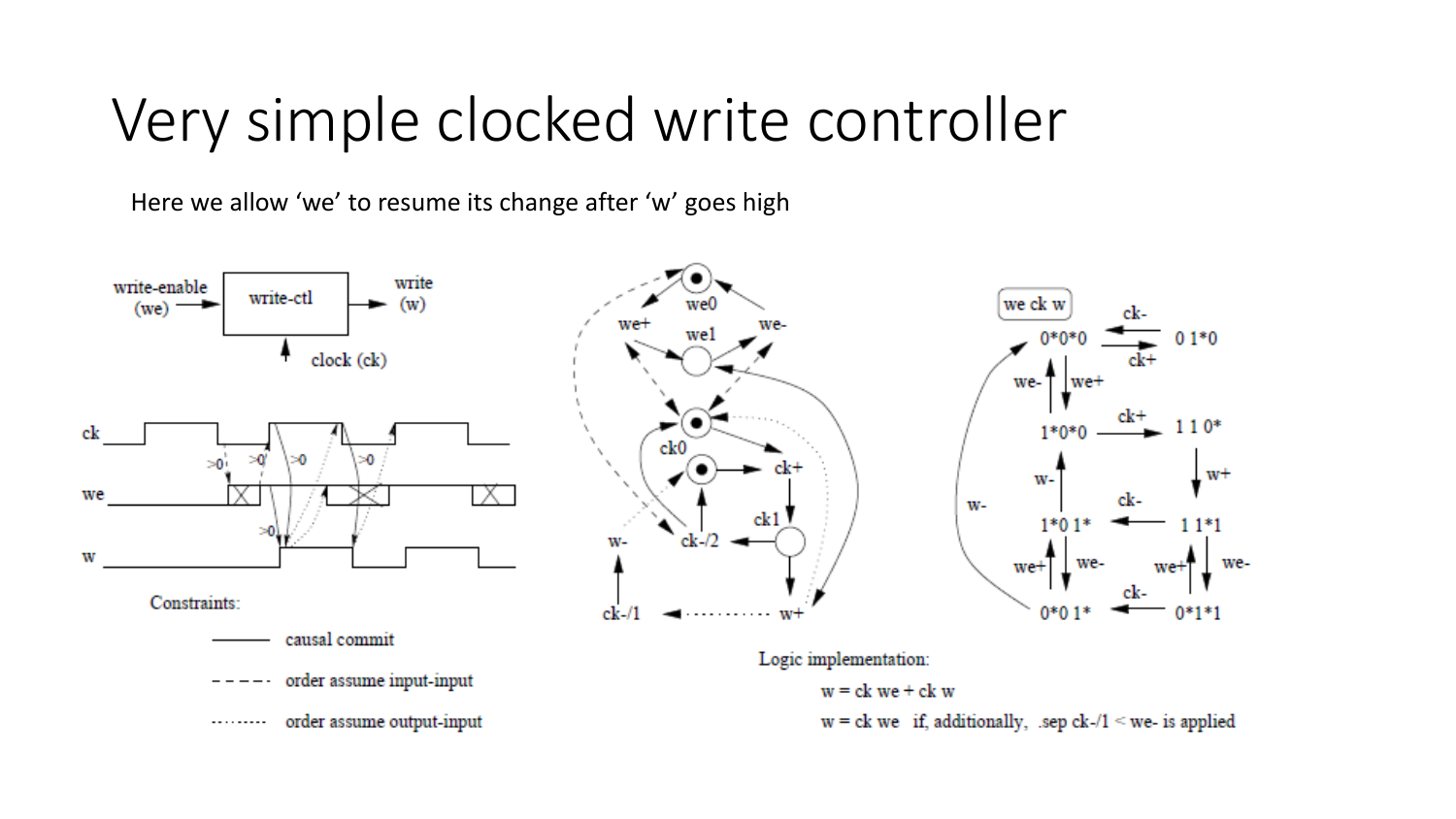### Clocked D-latch







 $\operatorname{Logic\; implementation:}$ 

 $q = ck d + ck' q$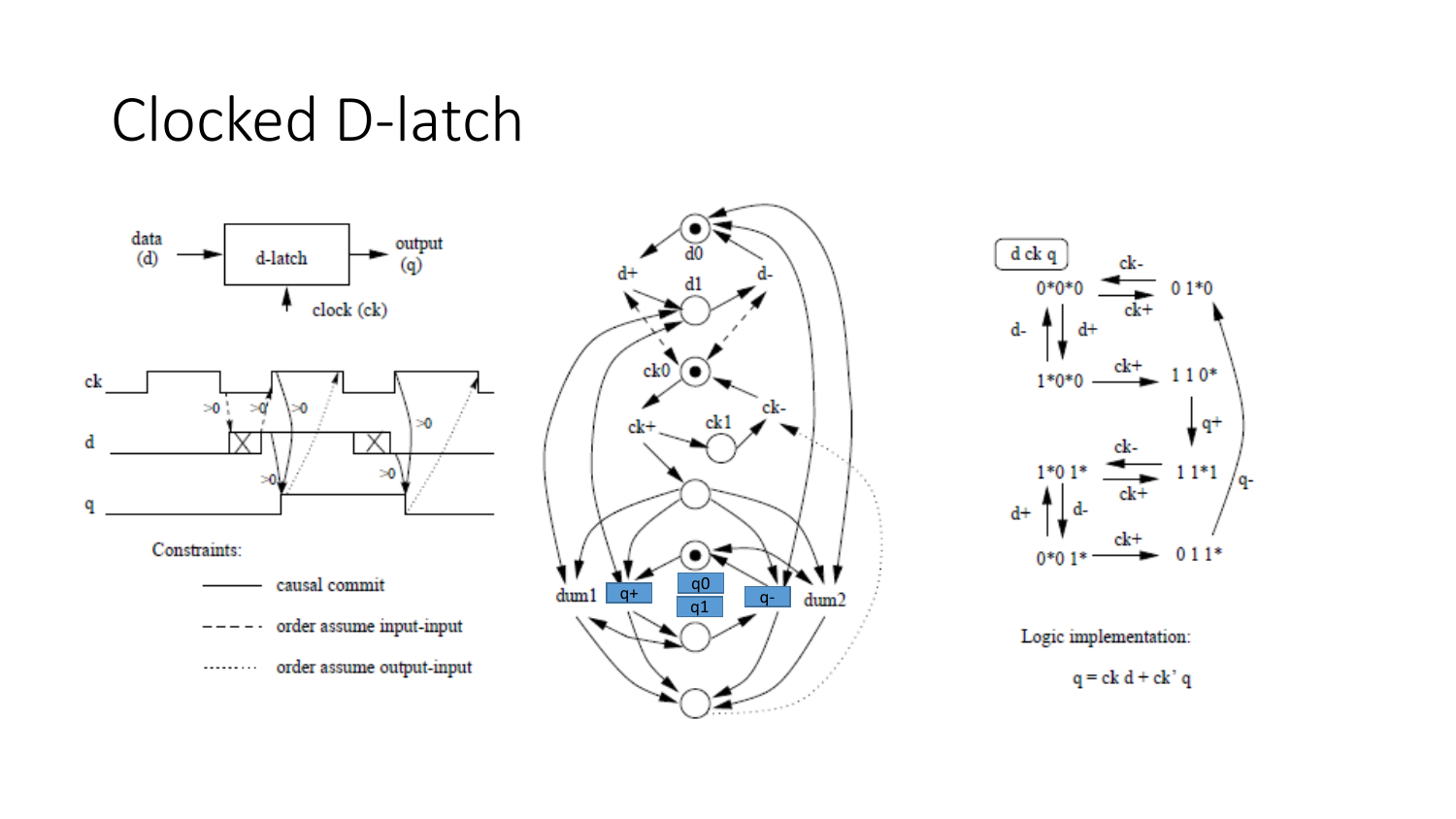### Dual (Sync/Async) mode write ctl with external choice

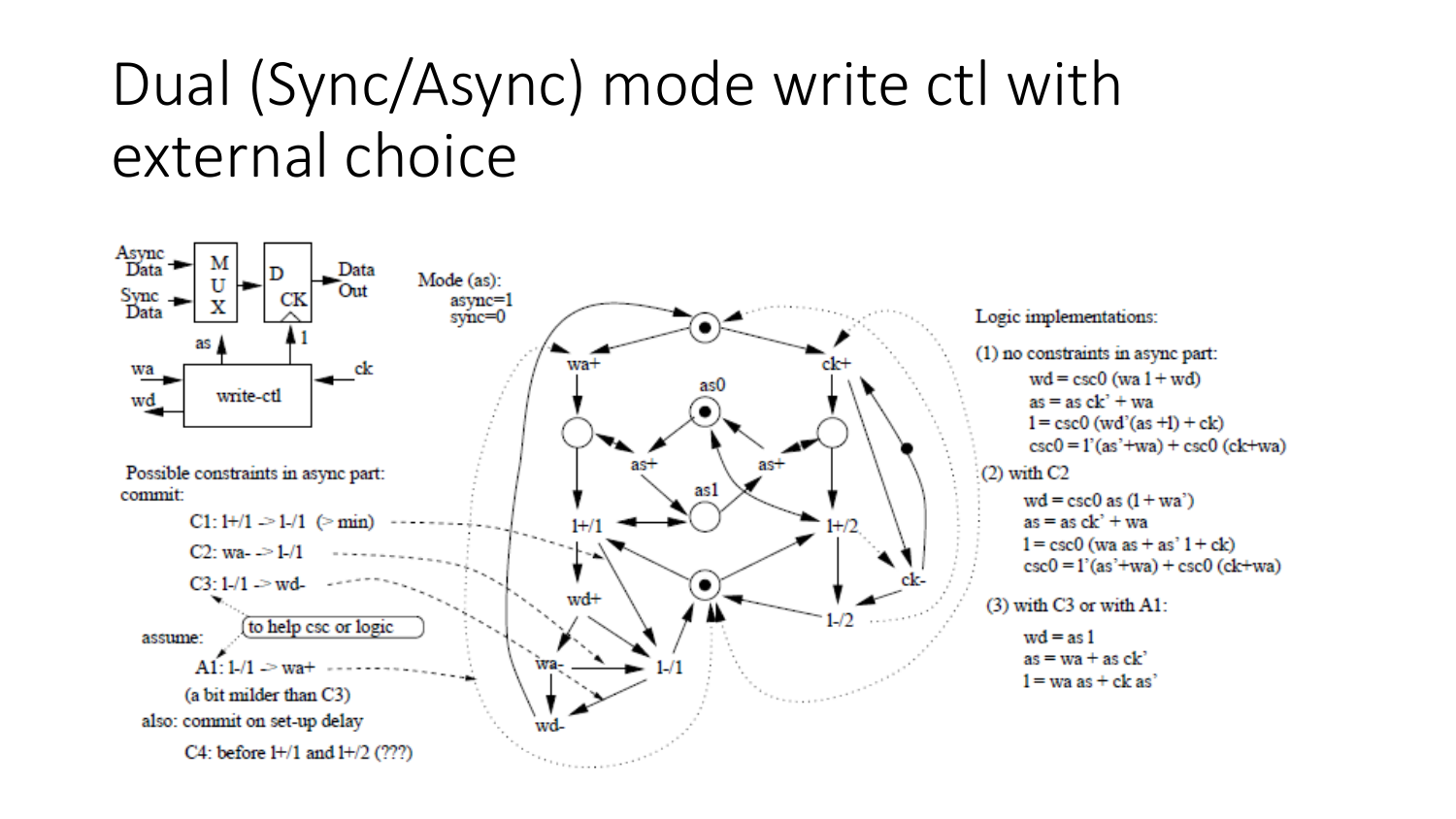## Dual (Sync/Async) mode write ctl with preemption by Sync



#### Logic implementations:

(1) no constraints in async part:  $wd = \csc 0$  (as  $1 + wd$ )  $as = wa ck' wd' 1' + as (ck' + 1)$  $1 = \csc 0$  wd' as  $(\csc' + 1) + \csc a$  $\csc 0 = \text{wa } (1 + \csc 0 + \text{as'})$ 

 $(3)$  with C3:

 $wd = as 1$  $as = wa ck' 1' + as (1 + ck')$  $1 = wa ck' as + ck (wa 1 + as')$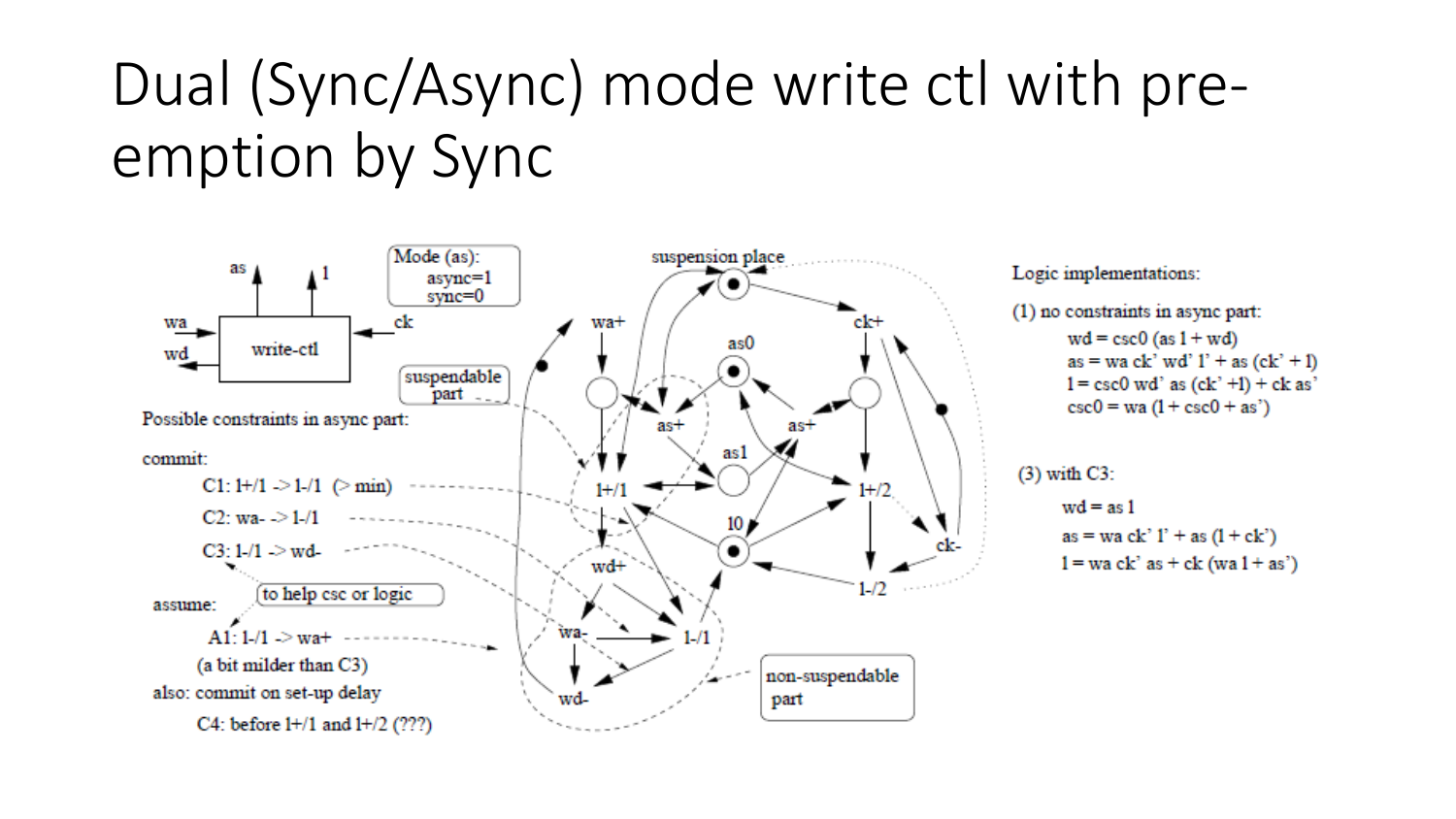### Dual (Sync/Async) mode write ctl with Mutex

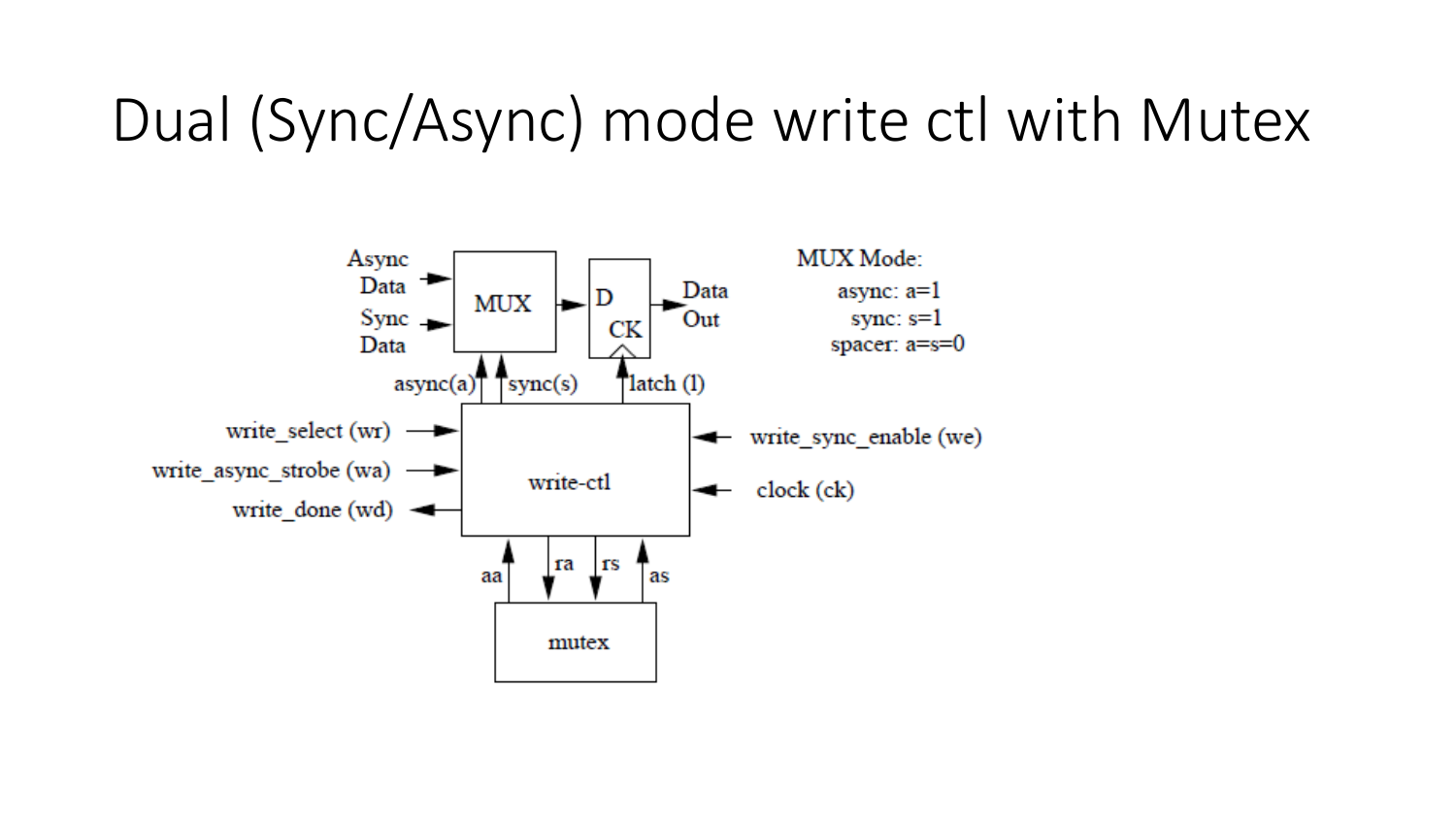### Dual mode write ctl: timing diagrams)

Async1

Async 2



special commit constraints: \* maybe min set-up time \*\* maybe min hold time

special assume constraint:

\*\*\* length of clock pulse must allow for at least one mutext tenure on async (to avoid missing sync cycles)

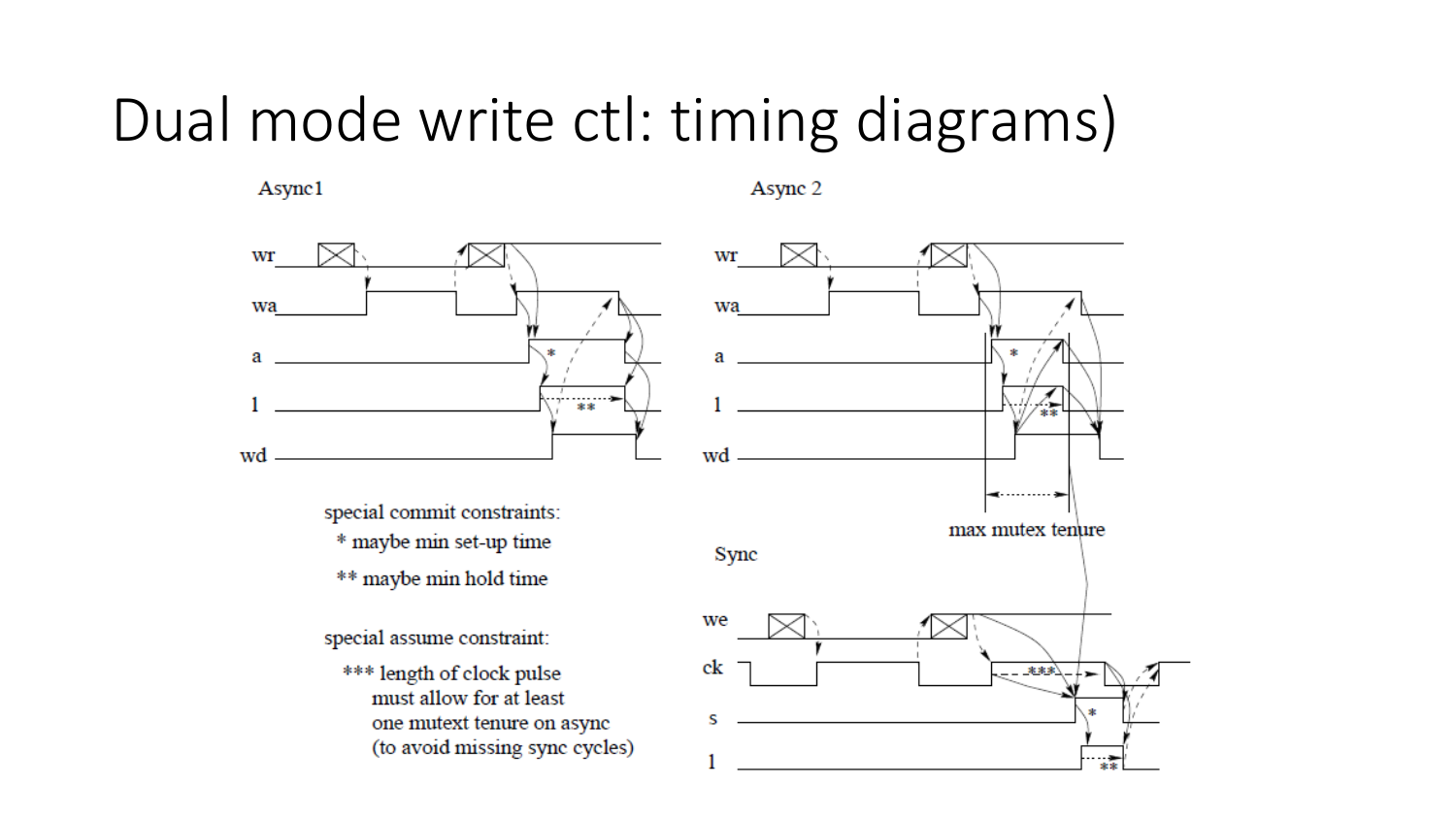Dual mode write ctl with Mutex: STG and logic

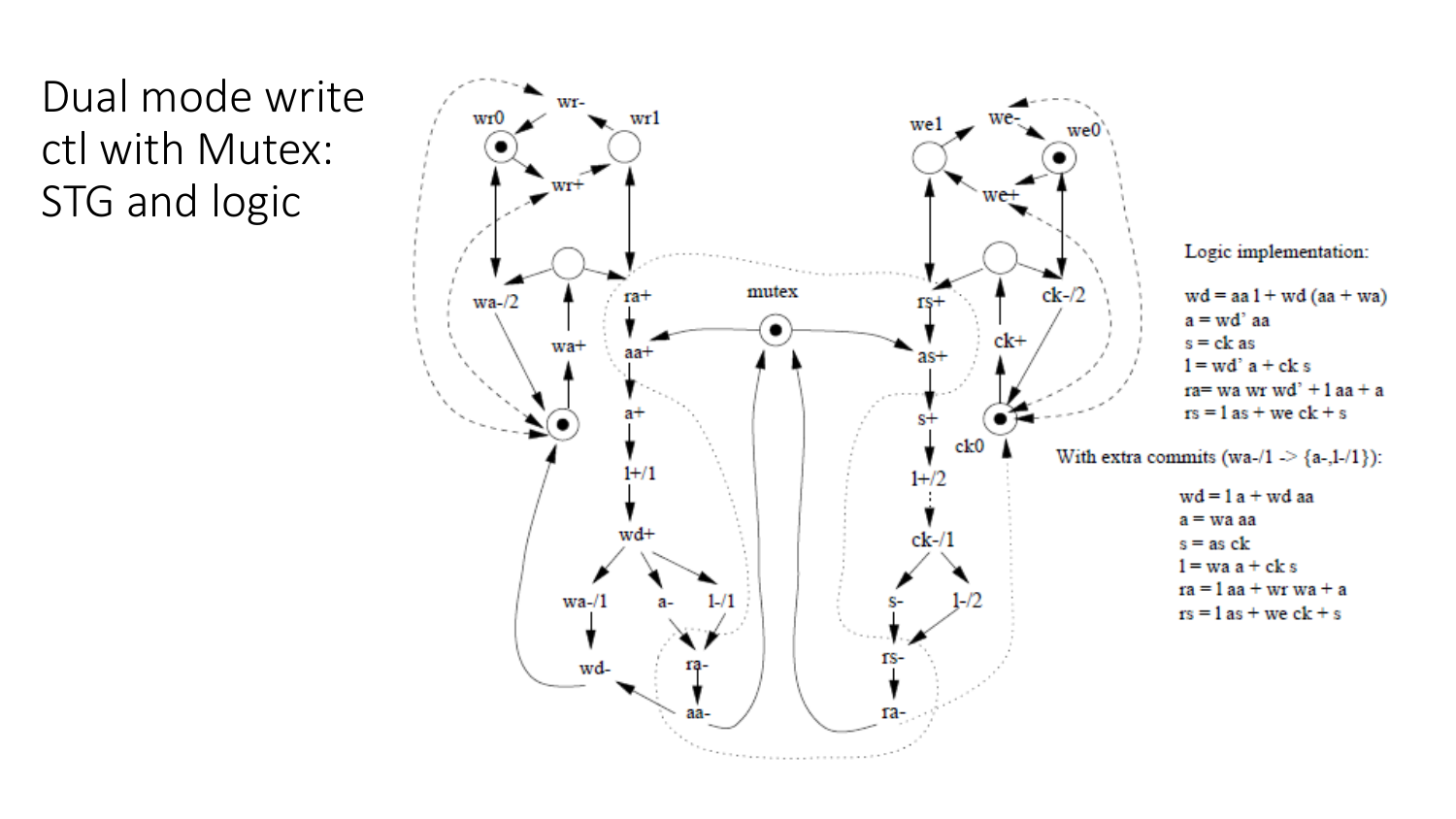### Example of Z84 write i/f: Initial Event Graph

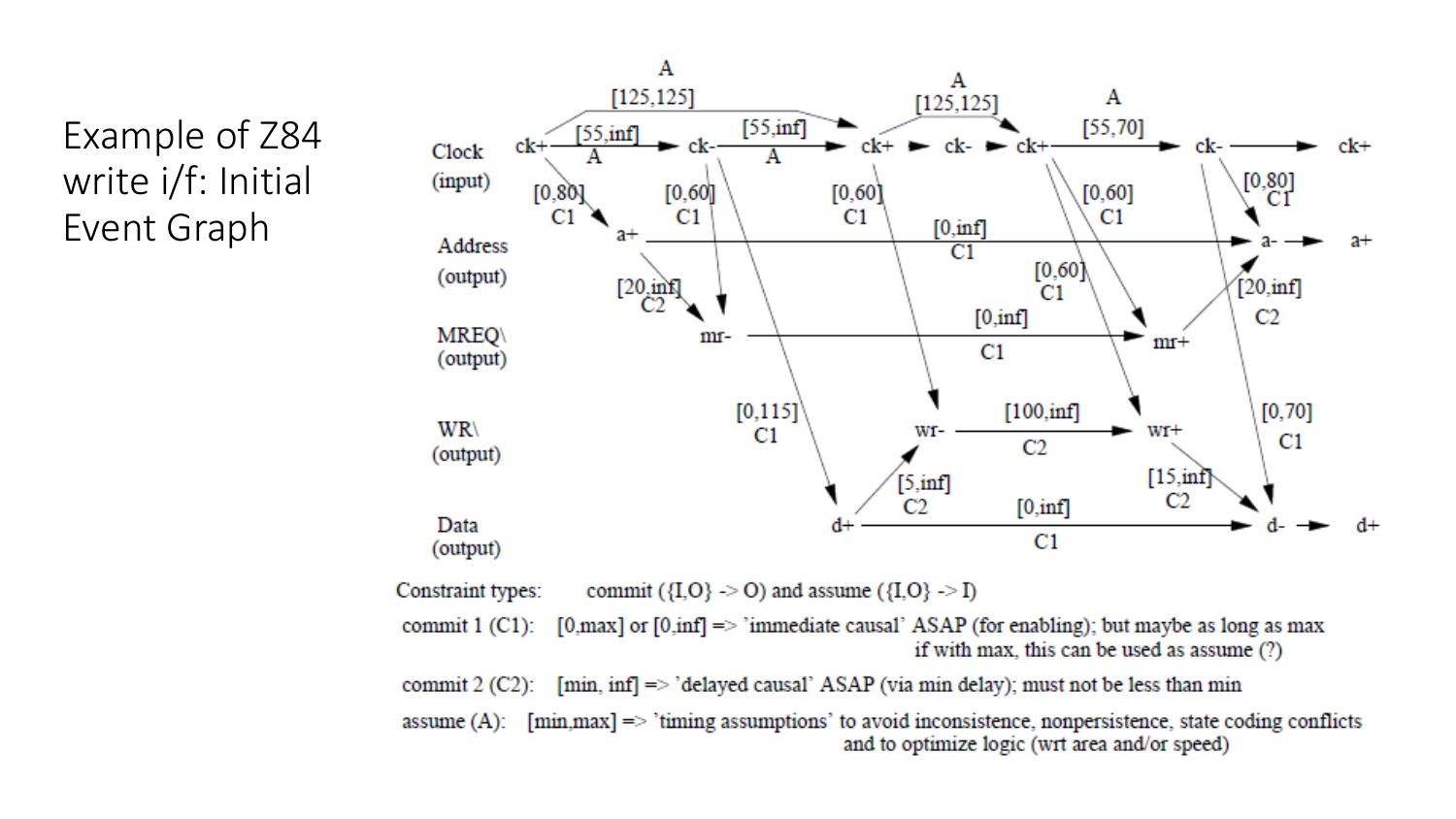Example with Z84 write i/f: deriving STG from initial constraints

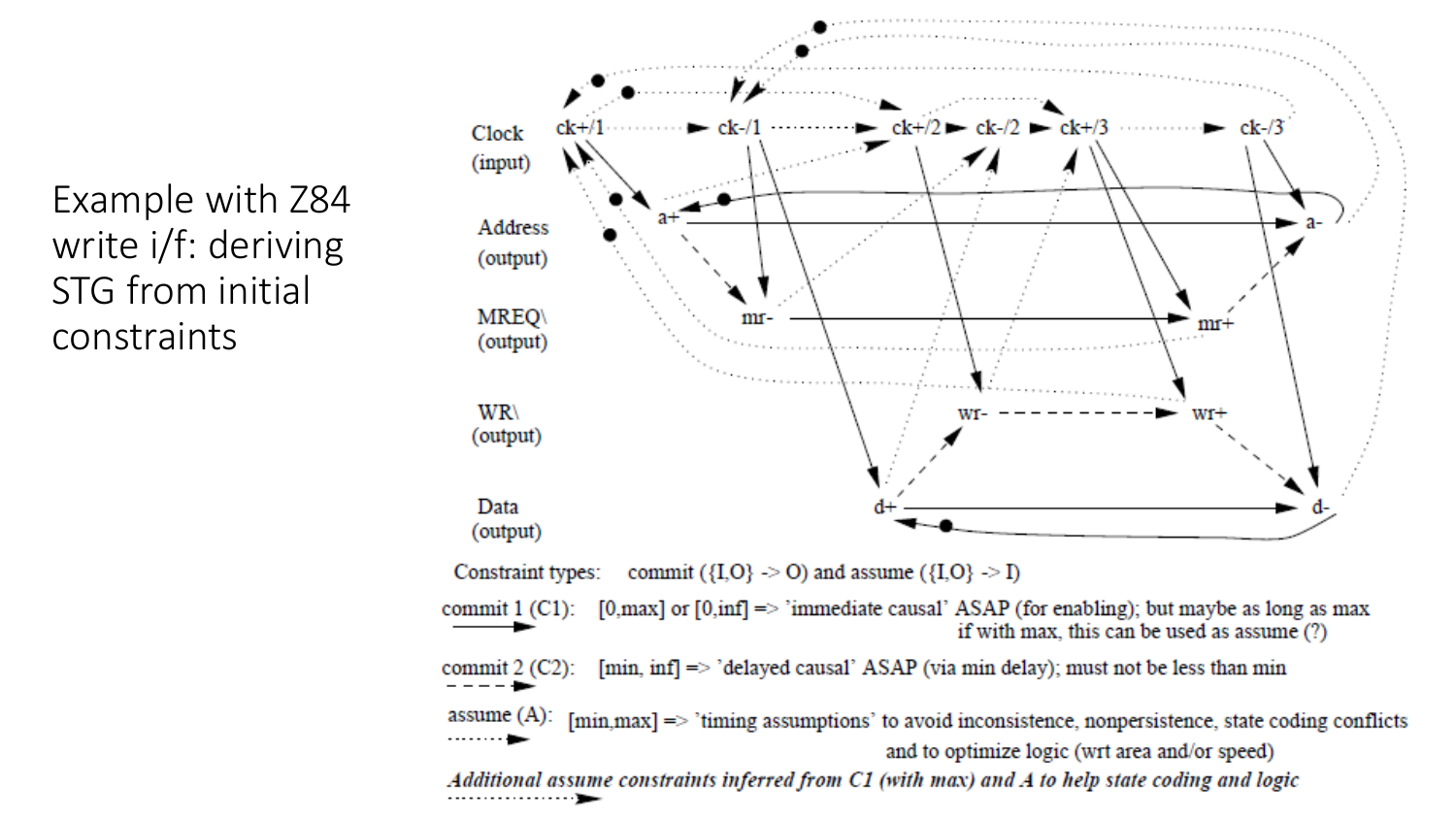### Example with Z84 write i/f: STG-based synthesis



commit C2 constraints have to be satisfied by inserting delays into trigger inputs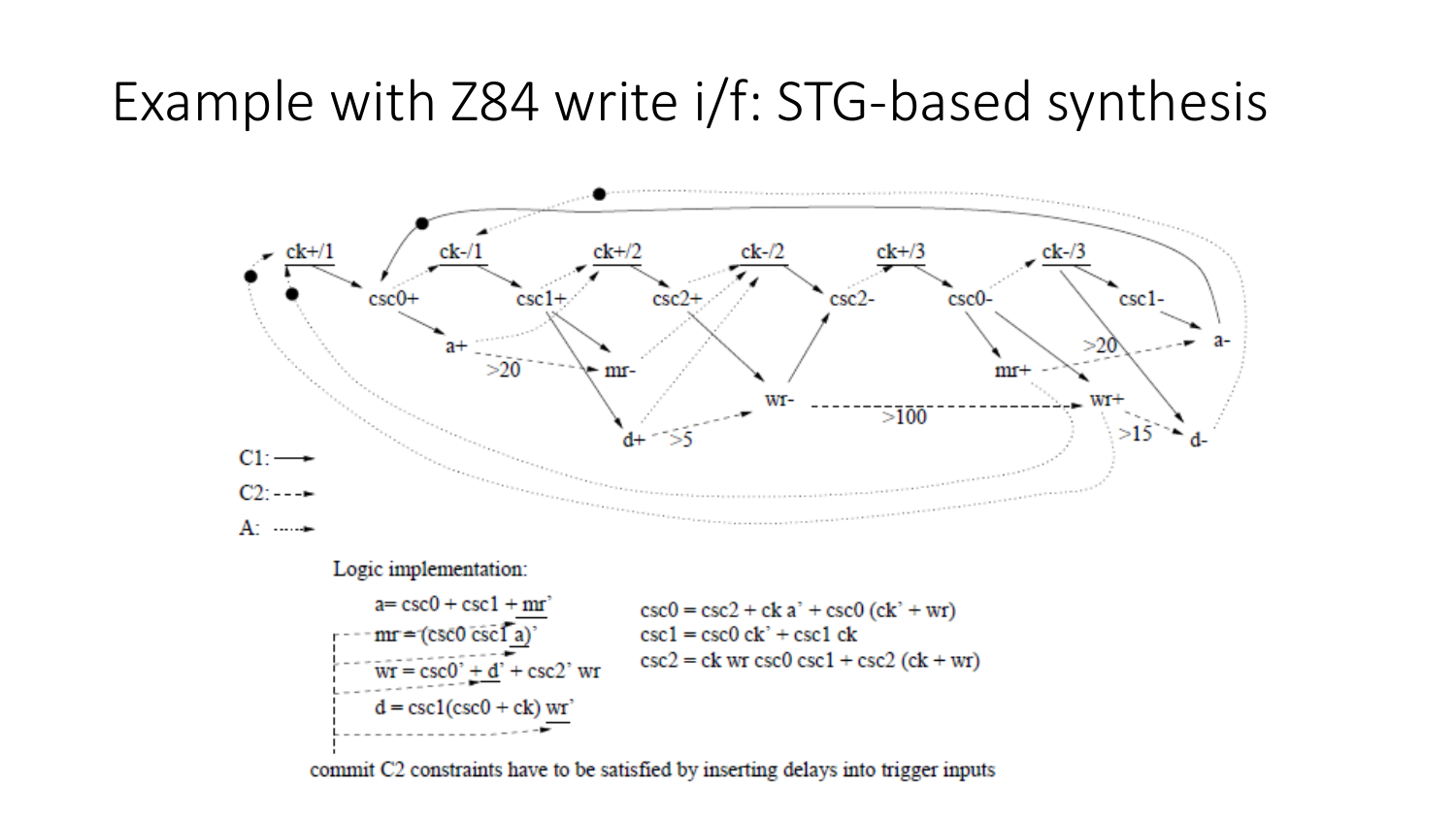### Example with Z84 write i/f: using stricter (burst) constraints



commit C2 constraints have to be satisfied by inserting delays into trigger inputs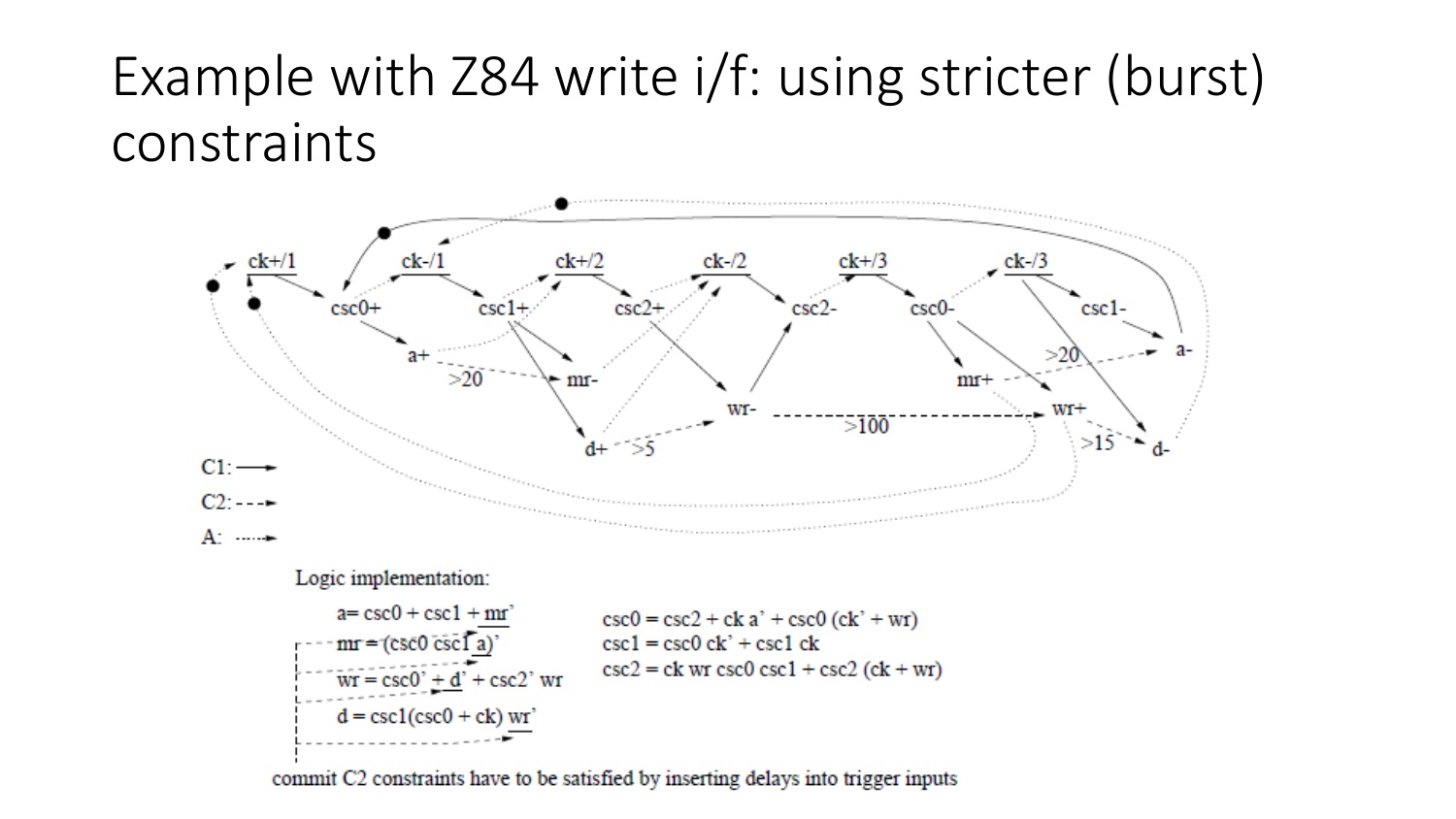### STG synthesis problems

**Problem 5.1** Given a Timing Diagram specification (or better say, an Event Graph, whose arcs are annotated with timing constraints), synthesize an 'equivalent' STG with three types of arcs (or places and arcs if choice is involved): "immediate causality" arcs, "delayed causality" arcs and "input order" arcs.

**Problem 5.2** Find an optimal (speed/area of future logic) asynchronous schedule in terms of "precedence" (b always occurs after a) and "delayed precedence" (b always occurs after a with a delay of  $\delta$  units  $\delta$ ) arcs that satisfies the original Timing Diagram (Event Graph).